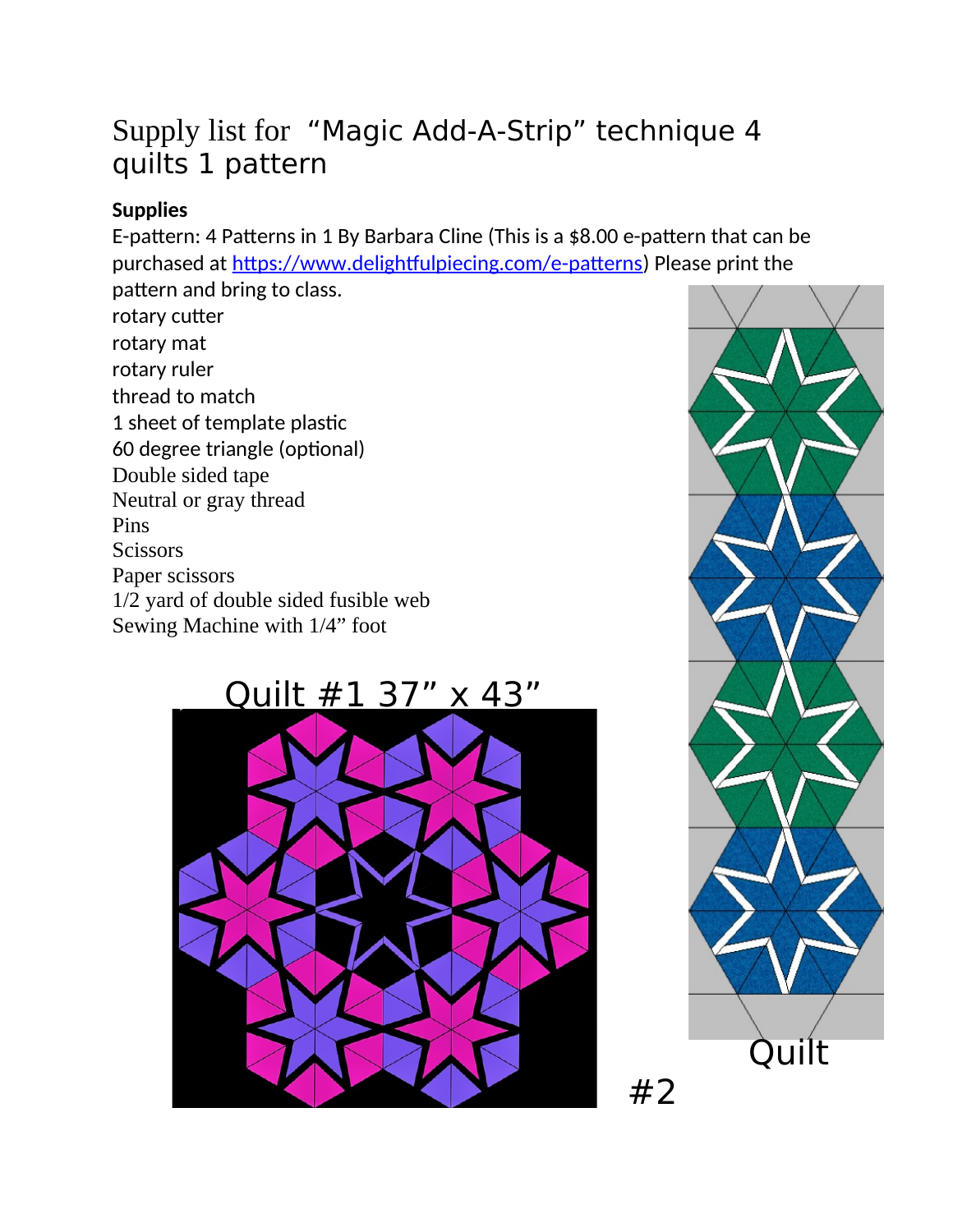# 15" x 59"

Quilt #3 45" x 46"



| Fabric                               | Quilt #1 | #2       | #3                      | #4 |
|--------------------------------------|----------|----------|-------------------------|----|
| Strip around star 1/2 yd<br>$1/3y$ d |          | $1/2$ yd | $1/2$ yd $1$            |    |
| Star color 1<br>vd                   | $7/8$ yd | $5/8$ yd | $3/4$ yd $2\frac{1}{3}$ |    |
| Start color 2<br>yd                  | $7/8$ yd | 5/8yd    | $3/4$ yd $2\ 1/3$       |    |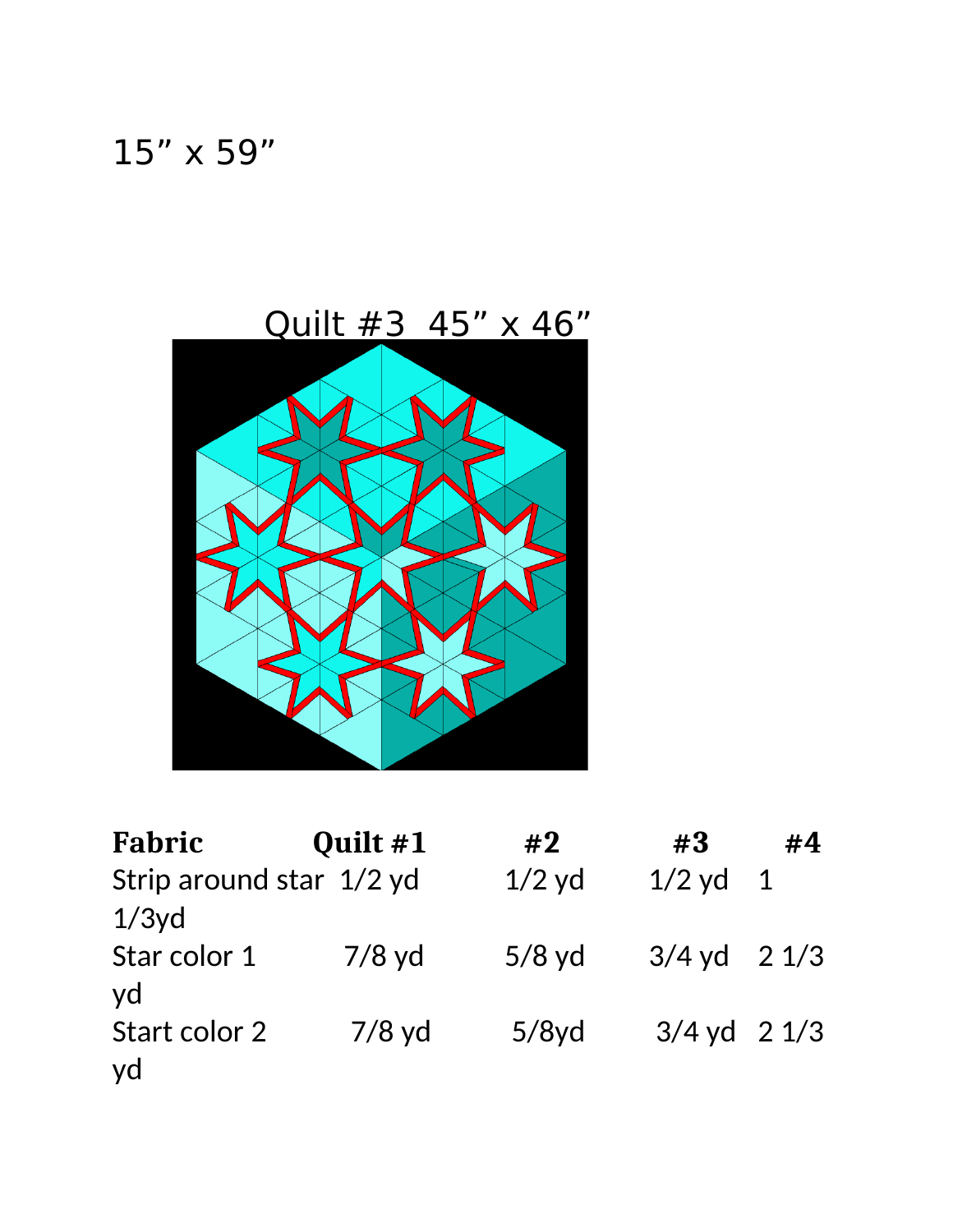

Quilt #4 52" x 59"

Star color 3

Background



#### **Supplies**

4 in 1 e-pattern (may order this from www.delightfulpiecing.com) Rotary cutter Rotary mat, 24" x 36" Rotary ruler, 3" x 12" (roughly) Thread to match 1 sheet of template plastic 60 degree triangle (optional) Double sided tape Pins **Scissors** Paper scissors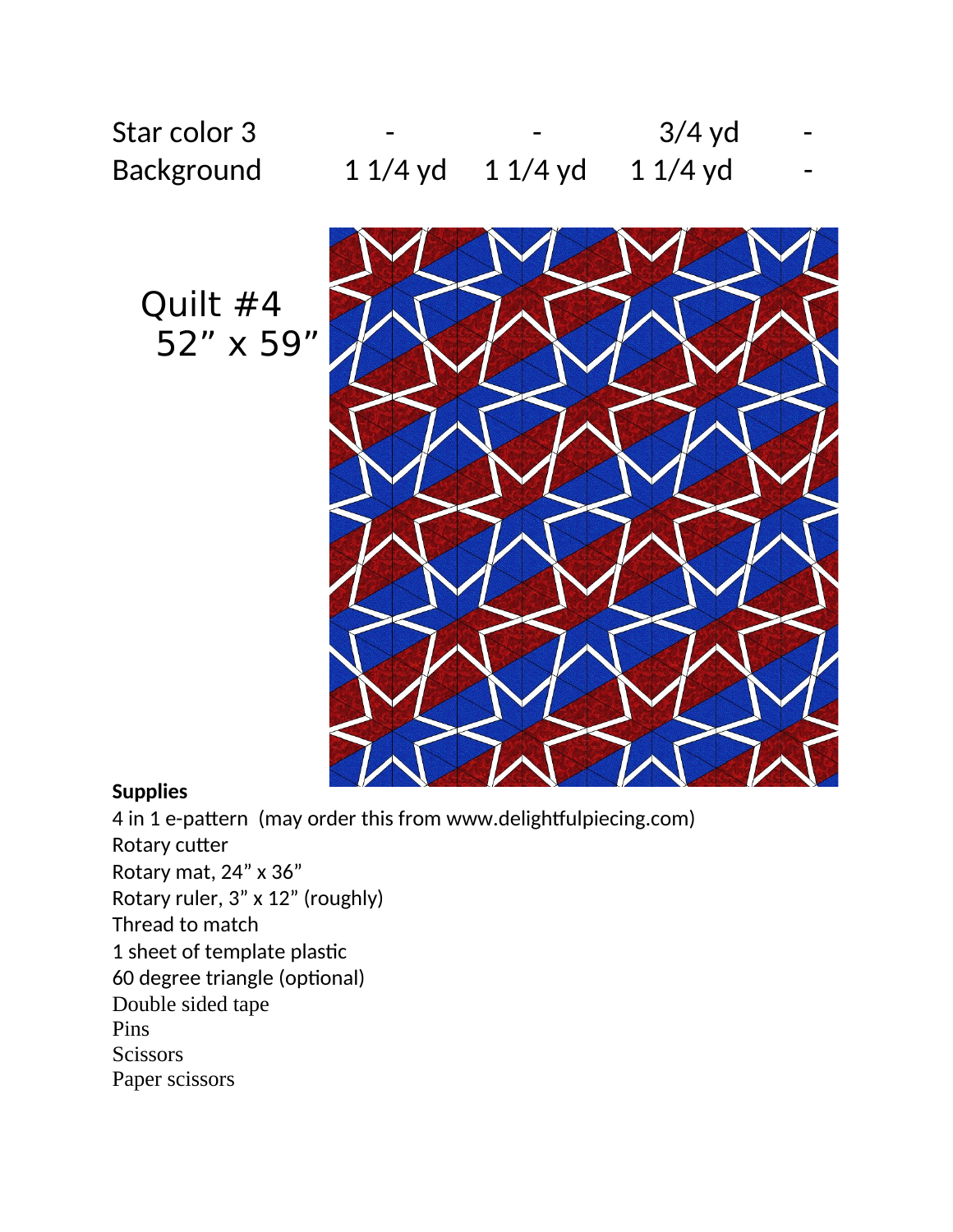## Pre-cut before class:

Pick the quilt you want to make in class. Only cut what is highlighted in red, do not subcut the triangles

| <b>Fabric</b>                  | <b>Quilt 1</b>                                                                                                                         | <b>Quilt 2</b>                                                    | <b>Quilt 3</b>                                                                            | Quilt 4                                                             |
|--------------------------------|----------------------------------------------------------------------------------------------------------------------------------------|-------------------------------------------------------------------|-------------------------------------------------------------------------------------------|---------------------------------------------------------------------|
| Outline around<br><b>Stars</b> | Cut 7) 1" strips<br><b>WOF</b><br>subcut into 48)<br>7" rectangles                                                                     | Cut 12) 1"<br>strips WOF<br>subcut into 48)<br>7" rectangles      | Cut 14) 1"<br>strips WOF<br>subcut into 84)<br>7" rectangles                              | Cut 40) 1" strips<br><b>WOF</b><br>subcut into<br>240)7" rectangles |
| Star color 1                   | Cut 3) 7" strips<br><b>WOF</b><br>subcut into 18)<br>7" triangles<br>Cut 1) 1" strips<br><b>WOF subcut</b><br>into 6) 7"<br>rectangles | Cut 2) 7" strips<br><b>WOF</b><br>subcut into 12)<br>7" triangles | Cut 3) 7" strips<br><b>WOF</b><br>subcut into 18)<br>7" triangles                         | Cut 10) 7" strips<br><b>WOF</b><br>subcut into 68)<br>7" triangles  |
| Star color 2                   | Cut 3) 7" strips<br><b>WOF</b><br>subcut into 18)<br>7" triangles                                                                      | Cut 2) 7" strips<br><b>WOF</b><br>subcut into 12)<br>7" triangles | Cut 3) 7" strips<br><b>WOF</b><br>subcut into 18)<br>7" triangles                         | Cut 10 $7"$ strips<br><b>WOF</b><br>subcut into 68)<br>7" triangles |
| Star color 3                   |                                                                                                                                        |                                                                   | Cut 3) 7" strips<br><b>WOF</b><br>subcut into 18)<br>7" triangles                         |                                                                     |
| Background                     | Cut 4 ) 7" strips<br><b>WOF</b><br>subcut into 26)<br>7" triangles<br>Cut $2)$ 3" strips                                               | Cut 5) 7" strips<br><b>WOF</b><br>subcut into 30)<br>7" triangles | Cut 4) 7" strips<br><b>WOF</b><br>subcut into 24)<br>7" triangles<br>Cut $3)$ $3"$ strips |                                                                     |